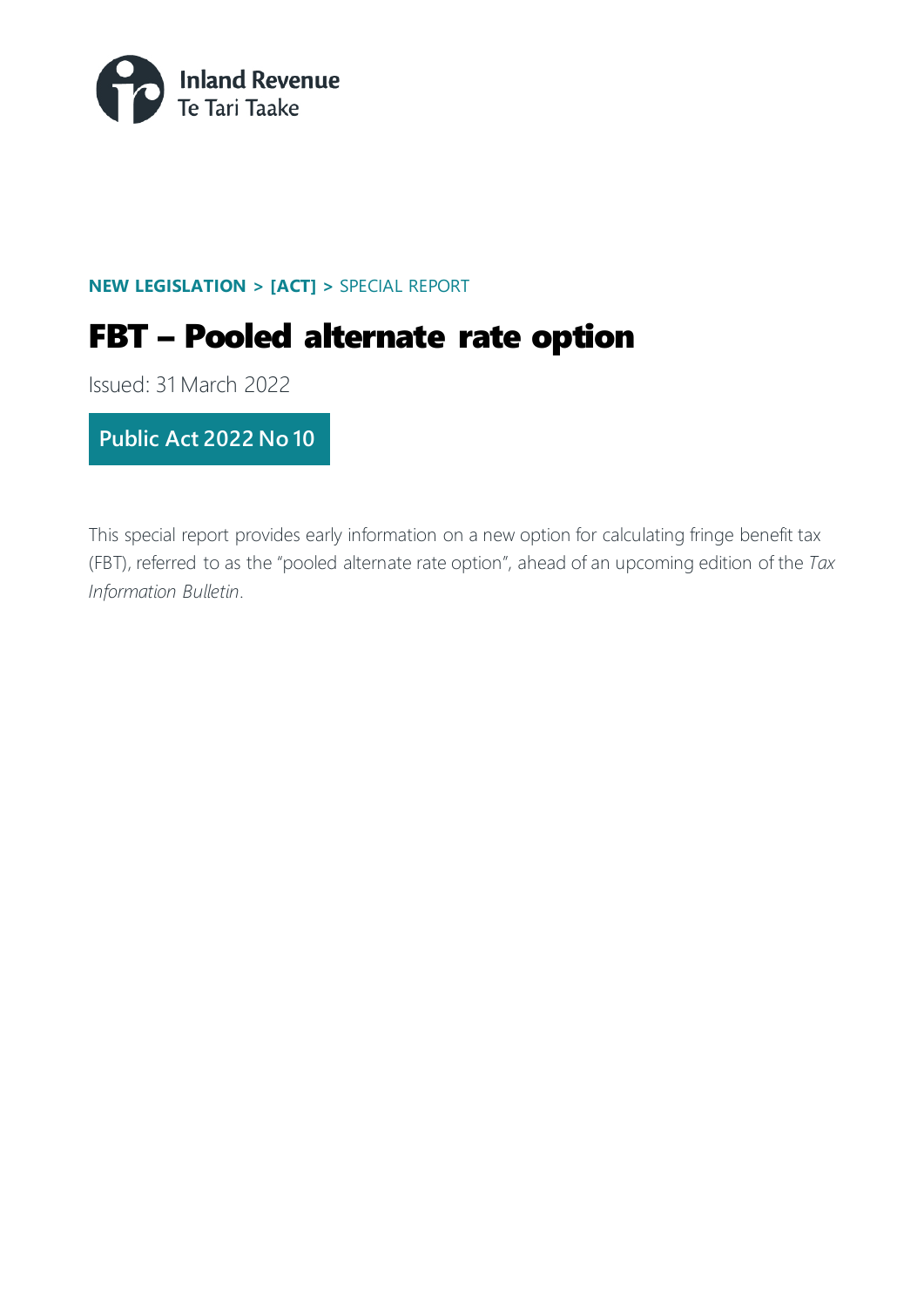

# **Table of Contents**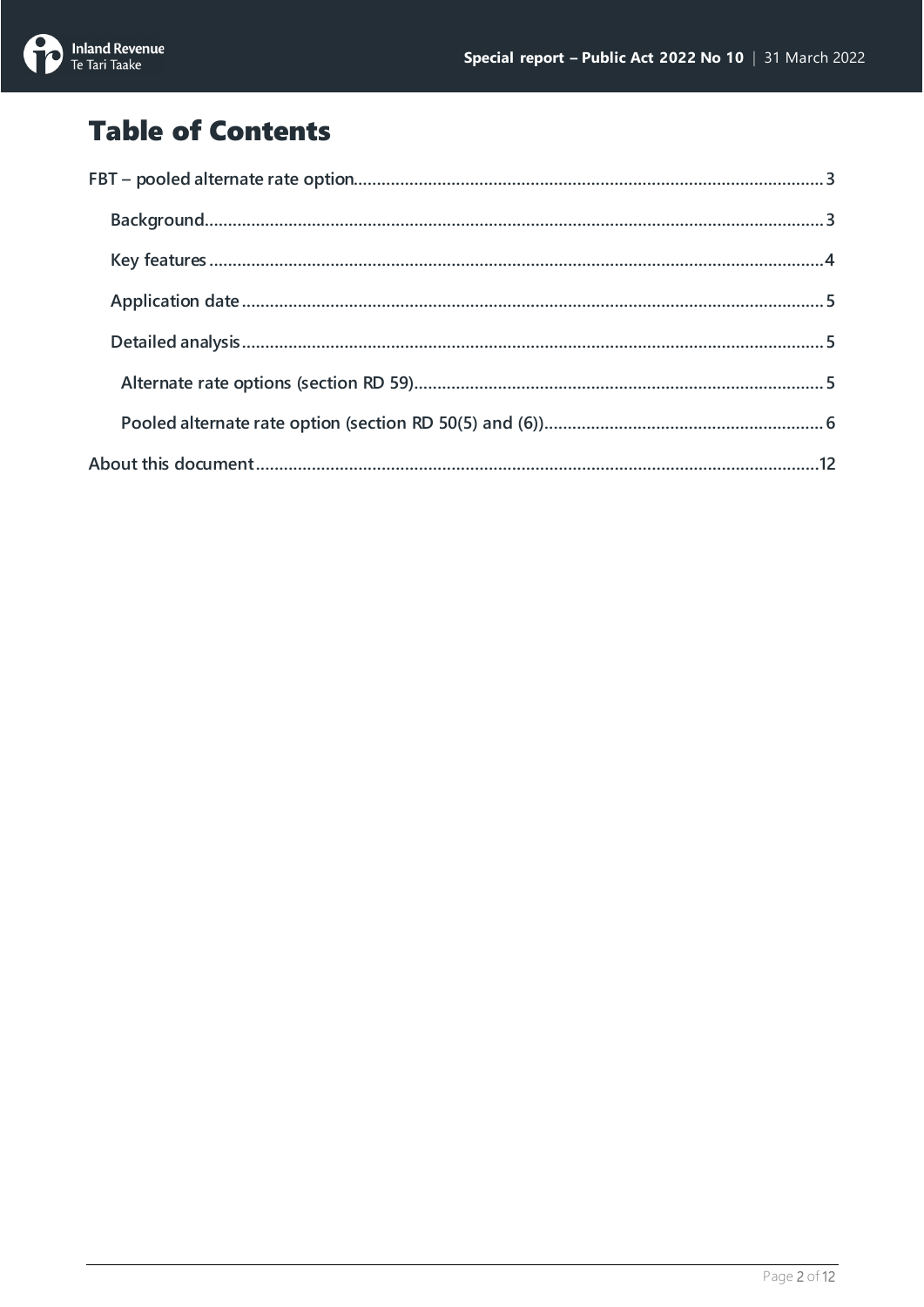

# <span id="page-2-0"></span>FBT – pooled alternate rate option

*Sections RD 50(5), (6), RD 60(3)(b), RD 61(3)(b) and RD 63(3)*

Amendments enacted in the Taxation (Annual Rates for 2021–22, GST, and Remedial Matters) Act 2022 provide employers with a new option for calculating fringe benefit tax (FBT).

## <span id="page-2-1"></span>Background

An employer who provides a fringe benefit to an employee is liable to pay FBT. Most fringe benefits are required to be attributed to individual employees to calculate the employer's FBT liability. The following benefits must be attributed:

- making available a motor vehicle for an employee's private use
- employment-related loans
- providing certain benefits, such as subsidised transport and contributions to superannuation schemes, where each category of benefit has a taxable value of \$1,000 or more per year per employee, and
- any unclassified benefit provided with a taxable value of \$2,000 or more per year per employee.

Generally, all other fringe benefits (non-attributed benefits) must be pooled. FBT is calculated on the annual taxable value of these pooled benefits at the rate of 63.93% (for benefits provided to employees who are major shareholders or to persons associated with an employee who is a major shareholder) or 49.25% (for benefits provided to all other employees).

Before 1 April 2021, employers may have used any of the following three options to calculate their FBT liability on attributed benefits:

- $\blacksquare$  the single rate option
- **the full alternate rate option, and**
- **the short form alternate rate option.**

The lowest compliance cost option, both then and now, is the single rate option. Under the single rate option, an employer pays tax at the highest FBT rate (currently 63.93%) on all fringe benefits provided (including non-attributed benefits) without having to carry out a compliance cost intensive calculation for each employee who receives a fringe benefit. Applying tax at the highest FBT rate is a deliberate policy setting that is intended to avoid the possibility of under-taxation.

The rate of FBT for the single rate option was increased from 49.25% to 63.93% when the new top personal tax rate of 39% for income over \$180,000 was introduced. However, under this tax setting,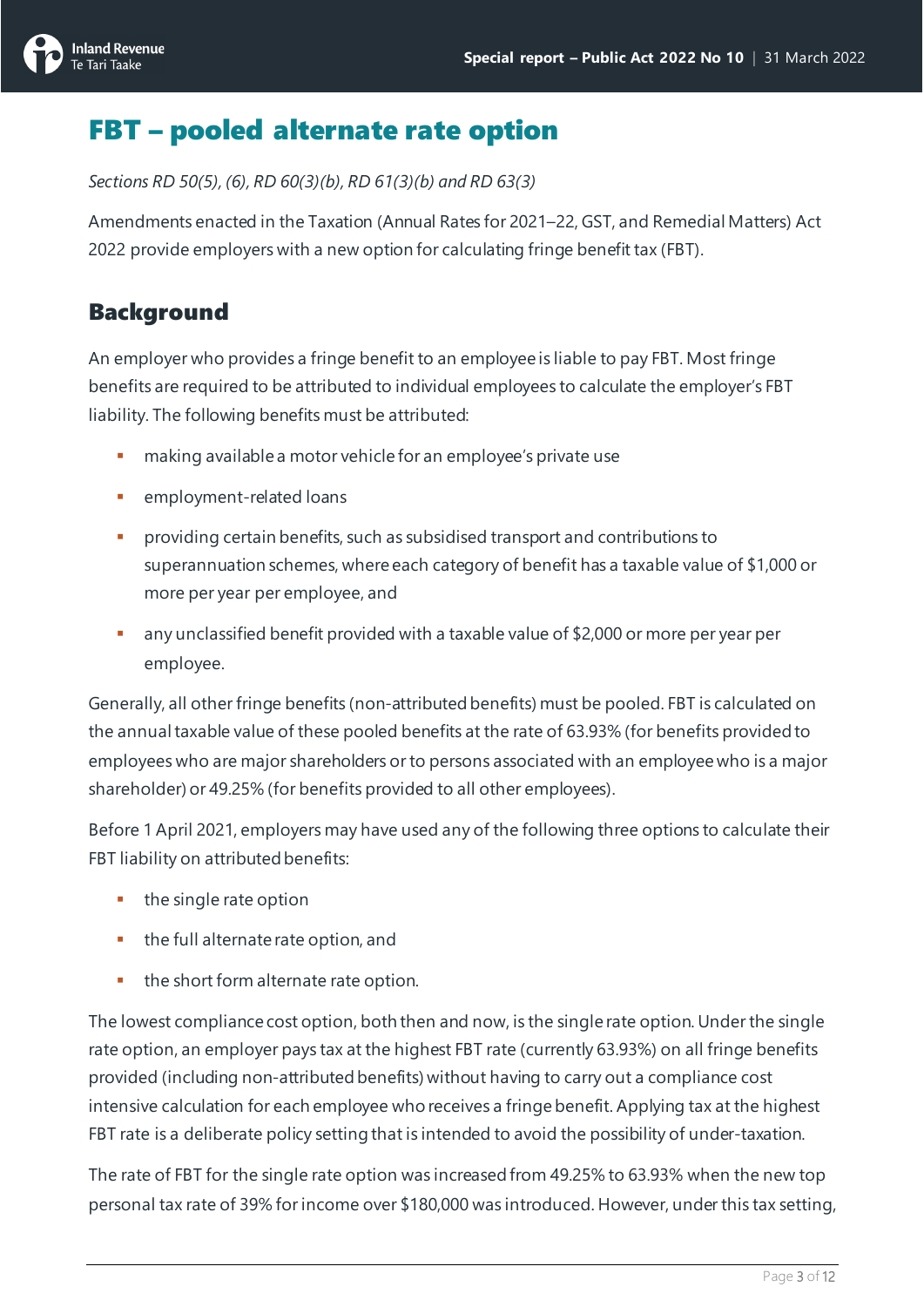

the single rate option may have resulted in many employers generally having a significantly higher FBT liability for employees earning below \$180,000 in gross salary or wages than if the employer attributed benefits directly to the individual employees. This may be an issue when employers have no, or few, employees earning income over \$180,000.

The full alternate rate option is a more accurate alternative available to employers, but it requires calculations of the employer's FBT liability for each individual employee to be carried out, which may increase compliance costs. Under the full alternate rate option, attributed benefits provided in the first three quarters are initially taxed either at the second highest FBT rate of 49.25% or at the highest FBT rate of 63.93%. A "wash-up" calculation is then performed after the end of the fourth quarter to tax every dollar of attributed benefits provided to an employee during the year at the applicable FBT rate, which is based on the employee's "all-inclusive pay".

The short form alternate rate option is an easier option for employers, but like the single rate option, it may also result in over-taxation given the top FBT rate of 63.93%. Instead of carrying out calculations of the employer's FBT liability for each employee, under the short form alternate rate option attributed benefits are taxed at a flat rate of 63.93%. Non-attributed benefits are taxed at the 49.25% rate (except where they are provided to employees who are major shareholders or to their associates).

The new "pooled alternate rate" option aims to strike a better balance between accuracy and simplicity for many employers than the pre-existing FBT payment options. This option may appeal to employers who predominantly provide attributed benefits to employees who earn less than \$180,000 in gross cash pay, especially if all or most of those employees earn within the "safe harbour" thresholds (that is, up to \$160,000 in gross cash pay and up to \$13,400 each in attributed benefits for the year).

# <span id="page-3-0"></span>Key features

Many fringe benefits are required to be attributed to those employees receiving the benefits. This can make the calculation of an employer's FBT liability a complex exercise. Employers can choose different calculation options. They may choose to pay FBT at the flat maximum rate of 63.93% (49.25% before 1 April 2021) or to calculate their FBT liability for each individual employee using the applicable FBT rate for each dollar of "all-inclusive pay" received by the employee.

Under the new pooled alternate rate option, employers pay FBT on attributed benefits at the flat rate of 63.93% only for those employees that earn more than \$160,000 in gross cash pay or receive more than \$13,400 in attributed benefits over the year. FBT is payable at the flat rate of 49.25% on benefits attributed to all other employees. Employers may also choose to pay FBT at the 49.25% rate on benefits attributed to employees who receive less than \$129,681 in all-inclusive pay, even if the employee receives more than \$160,000 in cash pay or more than \$13,400 in attributed benefits.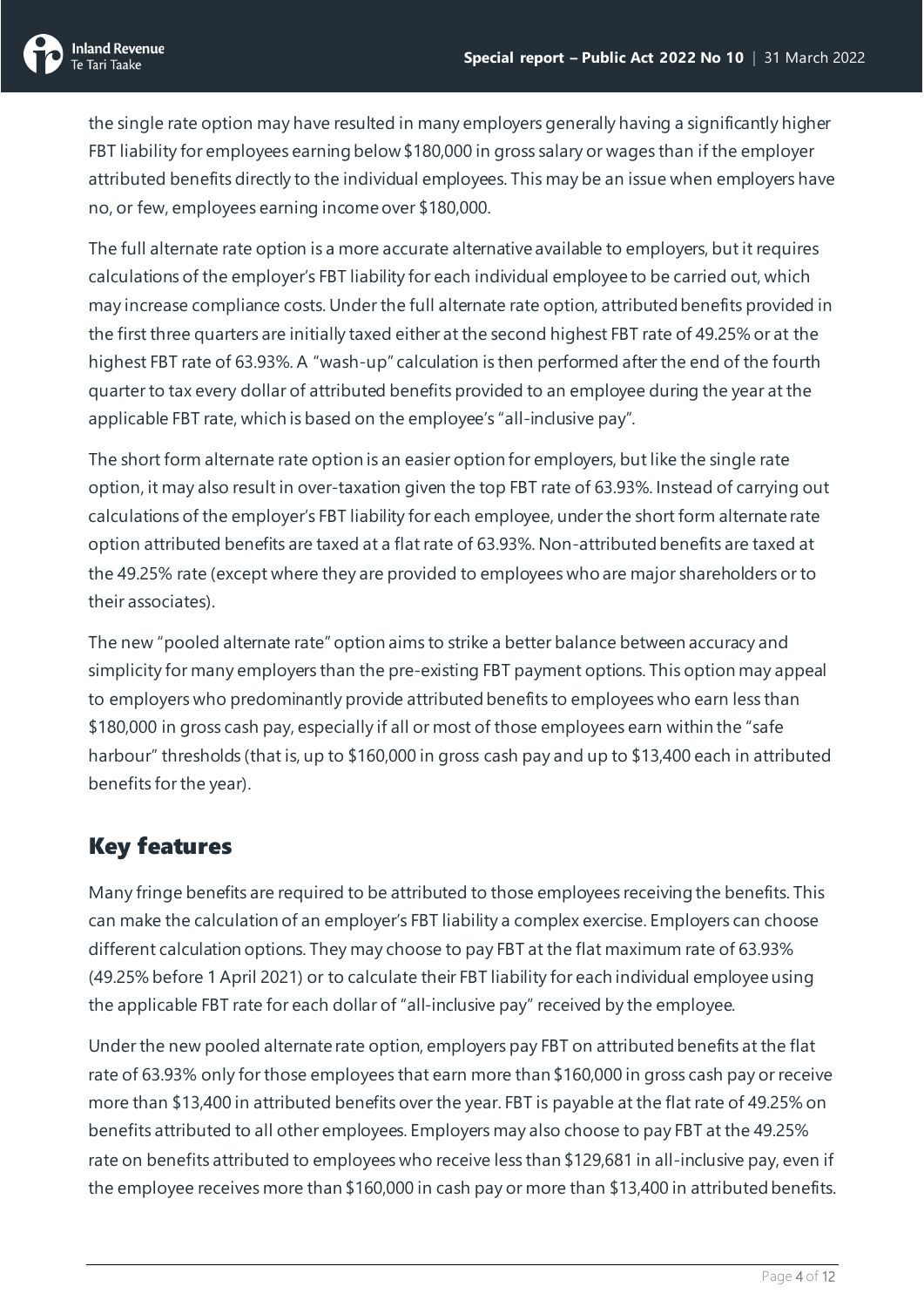

The new pooled alternate rate option does not change the treatment of non-attributed benefits. Non-attributed benefits provided to employees who are not major shareholders are still required to be pooled and taxed at the 49.25% rate, while non-attributed benefits provided to employees who **are** major shareholders or to their associates are required to be pooled and taxed at the 63.93% rate (the same treatment as currently applies under both the full alternate rate and short form alternate rate options).

Employers previously using any of the single rate, full alternate rate or short form alternate rate options may switch to the new pooled alternate rate option. This means that employers who used another option for the first three quarters of the 2021–22 tax year can switch to the new option for the fourth quarter of the 2021–22 tax year.

Amendments have also been made to the provisions setting out the close company and small business options. The amendments allow employers using those options to pay FBT at the rate of 49.25% on benefits attributed to employees receiving remuneration within the "safe harbour" thresholds (up to \$160,000 in gross cash pay and up to \$13,400 in attributed benefits). Consistent with the approach under the new pooled alternate rate option, FBT is payable at the rate of 63.93% only for benefits attributed to employees that earn more than \$160,000 in gross cash pay or receive more than \$13,400 in attributed benefits over the year. Employers using these options may also choose to pay FBT at the 49.25% rate on benefits attributed to employees who receive less than \$129,681 in all-inclusive pay.

A similar amendment has also been made to the existing provision setting out employers' options for paying FBT when they have stopped employing staff.

# <span id="page-4-0"></span>Application date

The amendments apply on and after 1 April 2021, except for the amendments to sections RD 50(5), (6) and RD 60(3), which apply for the 2021–22 and later income years.

# <span id="page-4-1"></span>Detailed analysis

## <span id="page-4-2"></span>Alternate rate options (section RD 59)

Existing section RD 59 sets out how the alternate rate options work. Most relevantly, subsection (2) provides that an employer may pay FBT for any, or all, of the first three quarters of a tax year at 49.25% of the taxable value of a fringe benefit.

Subsection (4) sets out the wash-up calculation for the final quarter of the tax year under the alternate rate options. Under subsection (4), the employer must calculate the total FBT payable for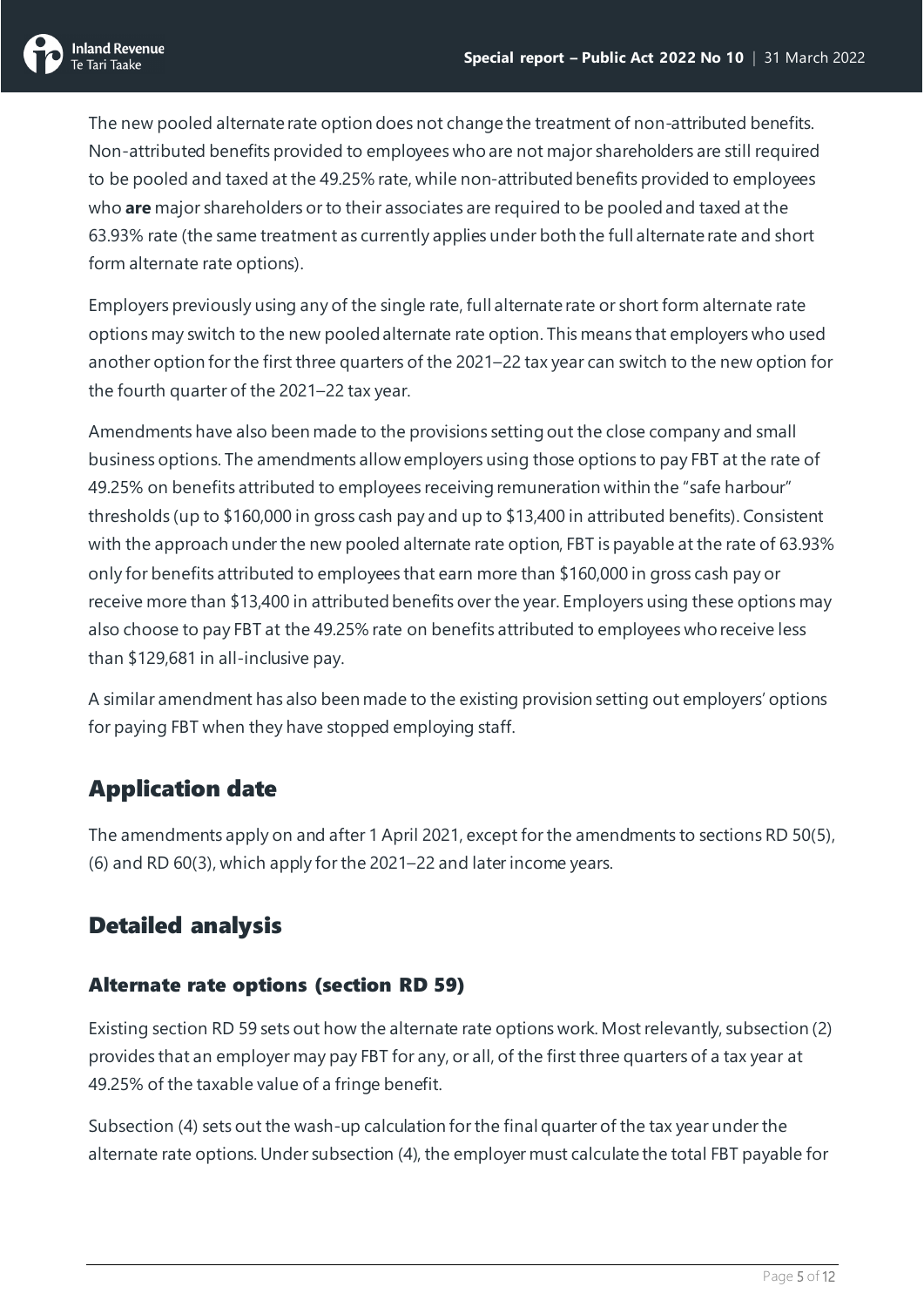

each employee for the tax year and subtract the amount of FBT payable for the previous three quarters of the tax year. The difference is the amount payable for the final quarter.

### <span id="page-5-0"></span>Pooled alternate rate option (section RD 50(5) and (6))

Section RD 50(5) provides that an employer may choose to pay FBT at a flat rate of 63.93% on the taxable value of attributed benefits (rather than calculating the difference between tax on allinclusive pay and tax on cash pay under section RD 50(2)).

New section RD 50(6) provides employers with a further option. Under the new pooled alternate rate option, an employer pays FBT at the rate of 49.25% on the total taxable value of benefits attributed to an employee whose remuneration is within the following "safe harbour" thresholds:

- Attributed benefits of up to \$13,400 (paragraph (a)(ii)).
- Cash pay of up to \$160,000 (paragraph (a)(iii)).

"Cash pay" is defined in section RD 51(3)(a) (for employees who are major shareholders) and section RD 51(4)(a) (for employees who are not major shareholders). If an employee is a major shareholder, "cash pay" is the employee's gross cash pay for the income year in which the fringe benefit is attributed that is paid to the employee by the employer or a related employer, and includes dividends and interest derived by the employee from the employer or a related employer. For all other employees, "cash pay" is the employee's gross cash pay for the tax year in which the fringe benefit is attributed that is paid to the employee by the employer or a related employer.

New section RD 50(6)(b)(i) provides that an employer opting to use the new pooled alternate rate option pays FBT at the rate of 63.93% on the taxable value of attributed benefits provided to employees earning above the safe harbour thresholds. This essentially requires two separate pools for attributed benefits, with one pool (for employees within the safe harbours) being taxed at a flat rate of 49.25% and the other (for all other employees) being taxed at a flat rate of 63.93%.

#### **Example 1: Pooled alternate rate option**

Company A employs full-time and part-time staff in a range of roles requiring different skill sets, qualifications, and levels of experience. Salaries range from \$30,000 to \$170,000. However, only Employee X earns \$170,000 before tax, with the next highest-paid employee earning \$120,000 before tax.

In the 2021–22 tax year, Company A provides fringe benefits totalling \$100,000 to all its staff members in the form of subsidised transport and some low interest, employment-related loans. No individual staff member received more than \$6,000 in attributed benefits, so none of Company A's staff received anywhere near \$13,400 in attributed benefits. Employee X received attributed benefits to the value of \$5,000.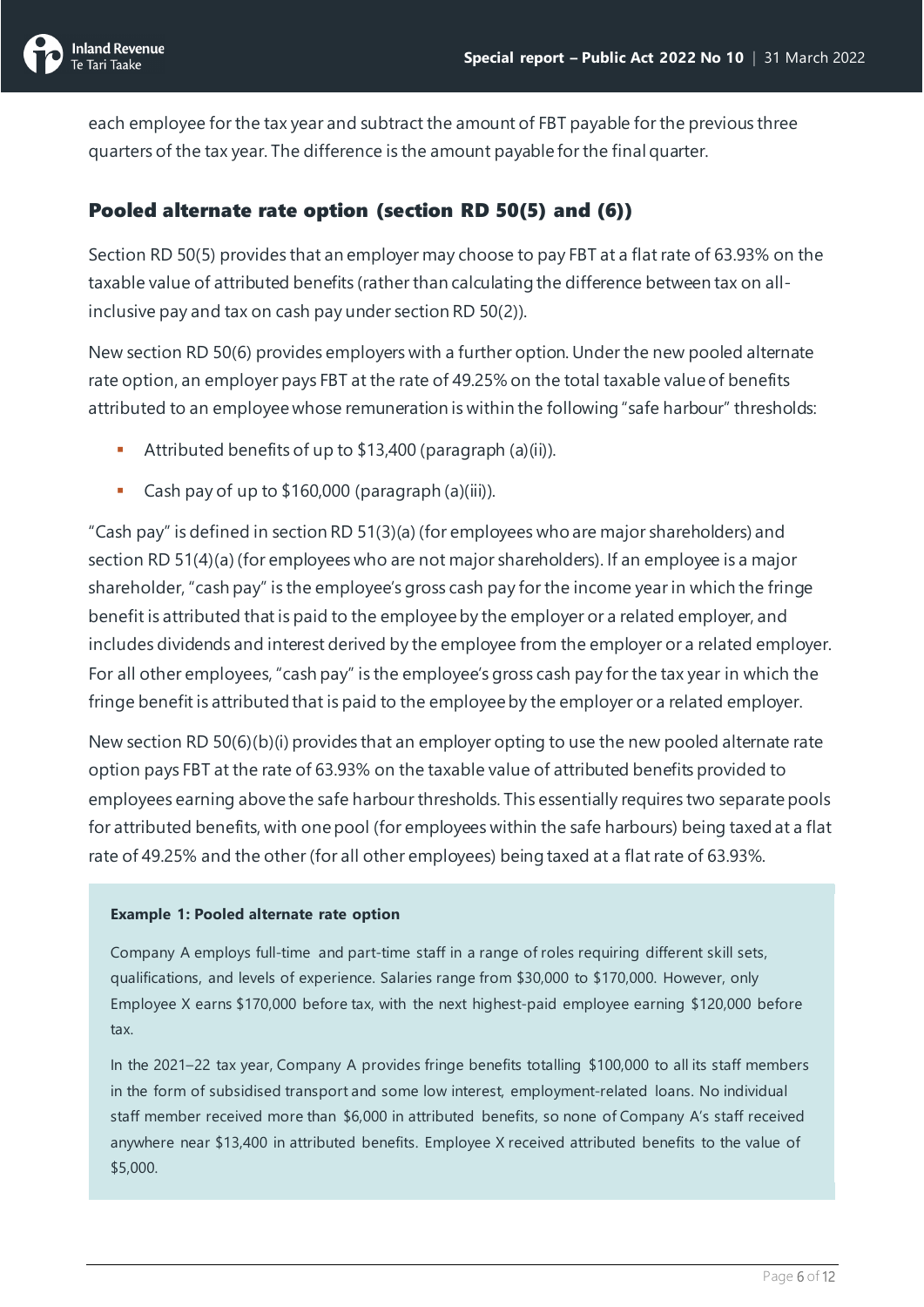

Company A has calculated its FBT liability for attributed benefits for the first three quarters of the 2021–22 tax year under section RD 59(2). This means it paid FBT at the rate of 49.25% of the taxable value of attributed benefits for those first three quarters. As fringe benefits totalling \$75,000 were provided in the first three quarters, Company A has paid FBT of \$36,937.50 for that period. Company A decides to use the pooled alternate rate option to calculate its FBT liability for the final quarter of 2021–22.

When preparing the FBT return for the final quarter, Company A identifies that only one employee earned above the safe harbour limit of \$160,000 in cash pay for the 2021–22 tax year, being Employee X. Company A accordingly pays FBT on the taxable value of fringe benefits attributed to Employee X at the top rate of 63.93%.

#### *FBT for Employee X*

Company A's FBT liability for Employee X for the 2021–22 year is  $$3,196.50$  (\$5,000  $\times$  63.93%).

#### *FBT for other employees*

The total FBT payable for all other employees for the 2021–22 year is calculated by subtracting the taxable value of benefits attributed to Employee X from the taxable value of attributed benefits Company A provided to all its staff during 2021–22 and then applying the 49.25% rate to this amount.

The taxable value of attributed benefits Company A provided to all its staff during 2021–22 is \$100,000. Employee X received \$5,000 of these benefits. This means that the total FBT payable for Company A's employees (excluding Employee X) for the 2021–22 tax year is \$46,787.50 ((\$100,000 -  $$5,000) \times 49.25\%$ ).

#### *Total FBT liability*

Therefore, Company A's total FBT liability for all employees (including Employee X) for the 2021–22 tax year is \$49,984 (\$46,787.50 + \$3,196.50).

As Company A has already paid \$36,937.50 in FBT for the first three quarters of the 2021–22 tax year, the FBT payable for the final quarter is \$13,046.50 (\$49,984 - \$36,937.50).

### Option to pay FBT at 49.25% rate for employees receiving all-inclusive pay below \$129,681

New section RD 50(6)(b)(ii) provides an exception to the rule outlined above. Under subparagraph (ii), an employer may choose to pay FBT at the 49.25% rate on the total taxable value of benefits attributed to an employee whose all-inclusive pay is less than \$129,681. Provided the requirement around the level of the employee's all-inclusive pay is met, this choice is available to an employer even if the employee earns above either of the safe harbour thresholds outlined above.

This ensures that employers with employees earning between \$160,000 and \$180,000 in cash pay but with only relatively modest fringe benefits (such that the employees each receive less than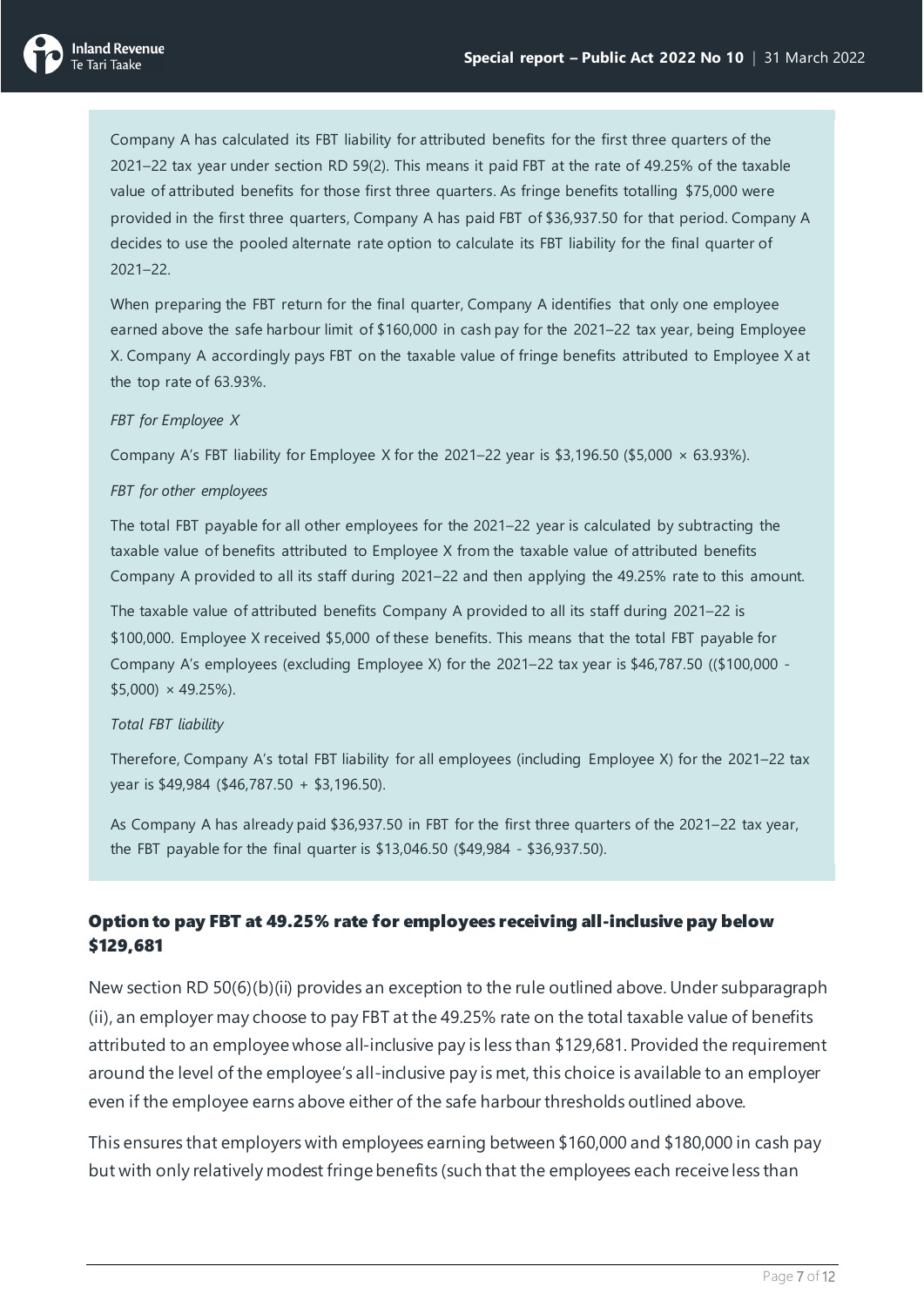

\$129,681 in all-inclusive pay) can (if they wish to) include benefits attributed to such employees in the pool of attributed benefits taxed at the 49.25% rate.

The calculation of an employee's all-inclusive pay is set out in existing section RD 51(2). This amount is calculated as cash pay less tax on cash pay, plus the taxable value of all fringe benefits attributed to the employee (or a person associated with the employee) in the tax year.

The all-inclusive pay threshold of \$129,681 in section RD 50(6)(b)(ii) is based on the level of an employee's all-inclusive pay at which the top FBT rate of 63.93% would apply if the person's employer opted to use the full alternate rate option to calculate its FBT liability. This in turn is determined by reference to the personal income tax rates and the income brackets at which these rates apply. All-inclusive pay above \$129,681 often equates to cash pay of *more* than \$180,000, but in some cases the employee's cash pay may be less than that amount, depending on the value of fringe benefits provided to the employee.

FBT rates are based on the concept of all-inclusive pay, rather than monetary remuneration, because it is important to include the value of fringe benefits received when determining an employee's FBT rate – otherwise employers may be incentivised to provide fringe benefits instead of cash remuneration to employees earning near the personal income tax brackets. Limiting employers' ability to pay tax at the lower 49.25% rate on benefits attributed to employees earning outside the safe harbour thresholds to just those employees receiving less than \$129,681 in allinclusive pay ensures that fringe benefits provided to employees earning near or above \$180,000 are not under-taxed.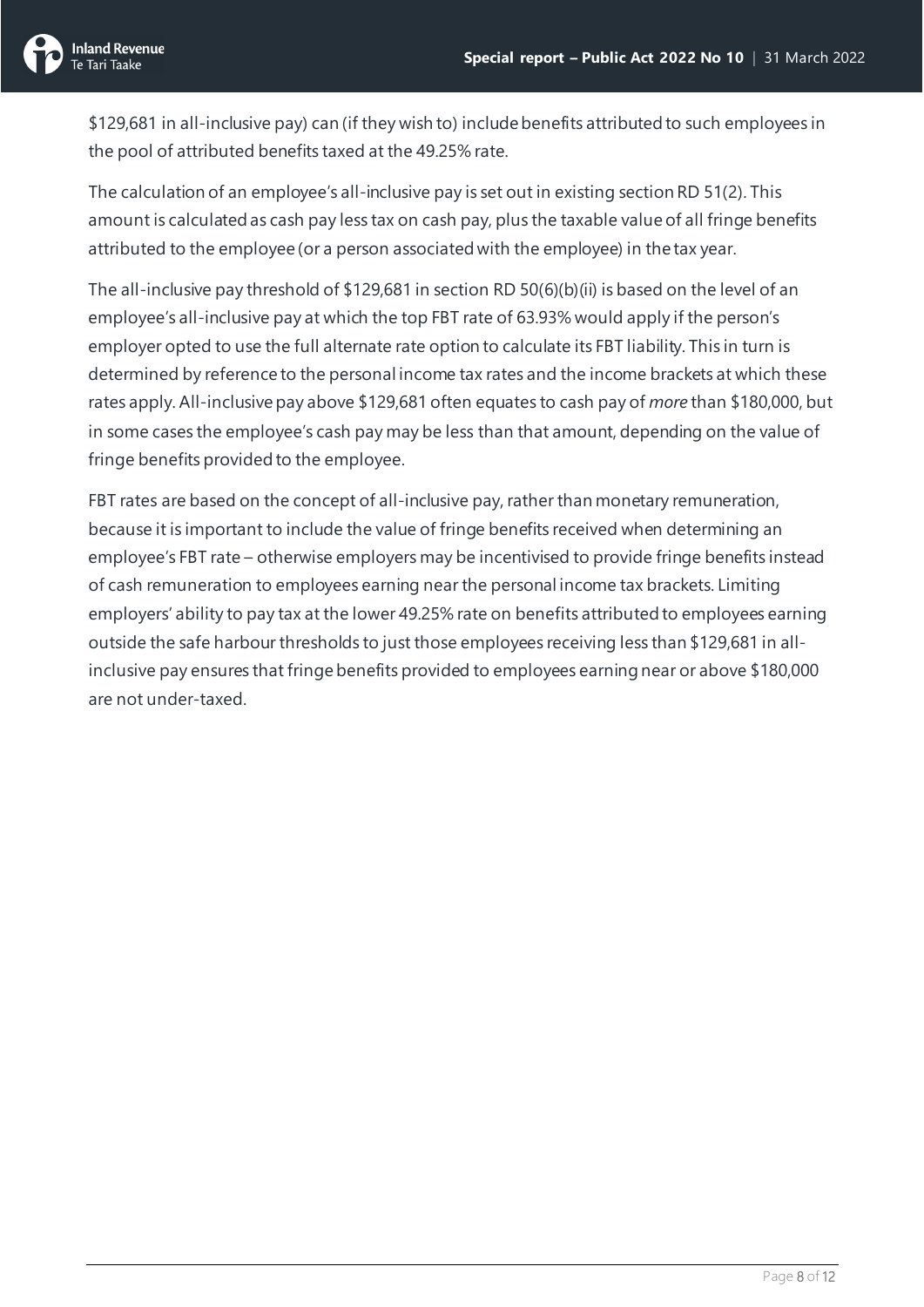

### **Example 2: Employer opts to include employee receiving less than \$129,681 in all-inclusive pay in 49.25% pool**

Instead of paying FBT at the 63.93% rate on benefits attributed to Employee X, Company A from Example 1 decides to include the benefits attributed to Employee X in the pool of fringe benefits taxed at the 49.25% rate. Company A can do this because it knows Employee X has \$127,980 in all-inclusive pay, which is less than the all-inclusive pay threshold of \$129,681 in section RD 50(6)(b)(ii).

#### *Calculation of Employee X's all-inclusive pay*

The calculation of the total tax on Employee X's cash pay is set out below.

| Income tax<br>thresholds | <b>Applicable</b><br>marginal tax rate | Income of<br><b>Employee X</b><br>taxed at<br>marginal rate | Tax on cash pay |
|--------------------------|----------------------------------------|-------------------------------------------------------------|-----------------|
| \$0 to \$14,000          | 10.5%                                  | \$14,000                                                    | \$1,470         |
| \$14,001 to \$48,000     | 17.5%                                  | \$34,000                                                    | \$5,950         |
| \$48,001 to \$70,000     | 30%                                    | \$22,000                                                    | \$6,600         |
| \$70,001 to \$180,000    | 33%                                    | \$100,000                                                   | \$33,000        |
| $>$ \$180,000            | 39%                                    | \$0                                                         | \$0             |
|                          | <b>Total</b>                           | \$170,000                                                   | \$47,020        |

The total tax on Employee X's cash pay is \$47,020. As Employee X received \$5,000 in attributed benefits, Employee X's all-inclusive pay is \$127,980 (\$170,000 - \$47,020 + \$5,000 = \$127,980).

#### *Total FBT liability*

The total FBT payable for all employees for the 2021–22 year is calculated by multiplying the taxable value of attributed benefits Company A provided to all its staff during 2021–22 and then applying the 49.25% rate to this amount.

The taxable value of attributed benefits Company A provided to all its staff during 2021–22 is \$100,000. This means that the total FBT payable for Company A's employees for the 2021–22 tax year is \$49,250 (\$100,000 × 49.25%).

As Company A has already paid \$36,937.50 in FBT for the first three quarters of the 2021–22 tax year, the FBT payable for the final quarter is \$12,312.50 (\$49,250 - \$36,937.50).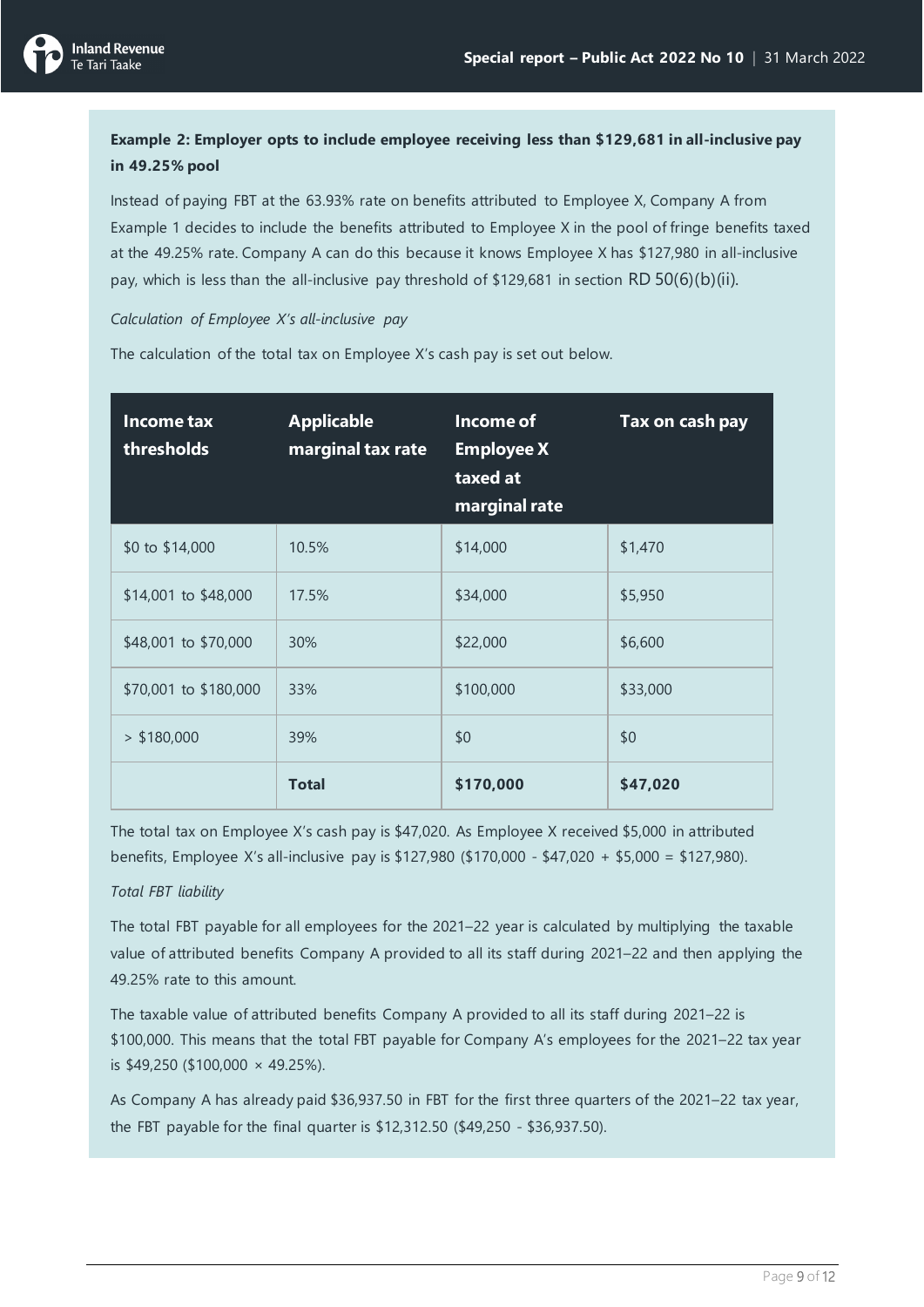

### Treatment of non-attributed benefits under the pooled alternate rate option (section RD53)

The amendments do not change the treatment of non-attributed benefits – non-attributed benefits are still treated in the same way under the pooled alternate rate option as they are under the preexisting alternate rate options. This means non-attributed benefits provided to employees who are not major shareholders are still required to be pooled and taxed at the 49.25% rate, and nonattributed benefits provided to employees who **are** major shareholders or to their associates are required to be pooled and taxed at the 63.93% rate.

#### Changing from a pre-existing option to the pooled alternate rate option

Employers who used any of the three pre-existing FBT payment options for the first three quarters of the 2021–22 year may switch to the new pooled alternate rate option. An employer switching from one of the existing options to the pooled alternate rate option may be asked to provide the information necessary for calculating its FBT payable for the final quarter.

#### **Example 3: Employer switches from single rate option to pooled alternate rate option**

Company B did not employ any staff that earned above the safe harbour thresholds in the 2021–22 tax year. Company B used the single rate option to pay its FBT liability for the first three quarters of that year and wishes to switch to the pooled alternate rate option for calculating its FBT payable for the final quarter.

Company B provided \$50,000 in attributed benefits to its employees during the 2021–22 tax year and no non-attributed benefits. The taxable value of the benefits that were provided in the first three quarters was \$37,500. Therefore, Company B has already paid \$23,973.75 in FBT for the 2021–22 tax year using the single rate option (\$37,500  $\times$  63.93%).

Since none of its employees received remuneration above the safe harbour thresholds, Company B calculates its FBT payable for the final quarter by simply applying the 49.25% rate to the taxable value of benefits provided to its employees during the year (\$50,000  $\times$  49.25% = \$24,625) and subtracting from the resulting figure the amount of FBT it has already paid for the first three quarters of the year. This gives an amount of FBT payable for the final quarter of \$651.25 (\$24,625 – \$23,973.75).

#### Amendments to close company and small business options (sections RD 60 and RD 61)

Existing sections RD 60 and RD 61 set out the close company and small business options for paying FBT.

Section RD 60 applies to close companies providing fringe benefits to shareholder-employees in an income year if, in the preceding income year: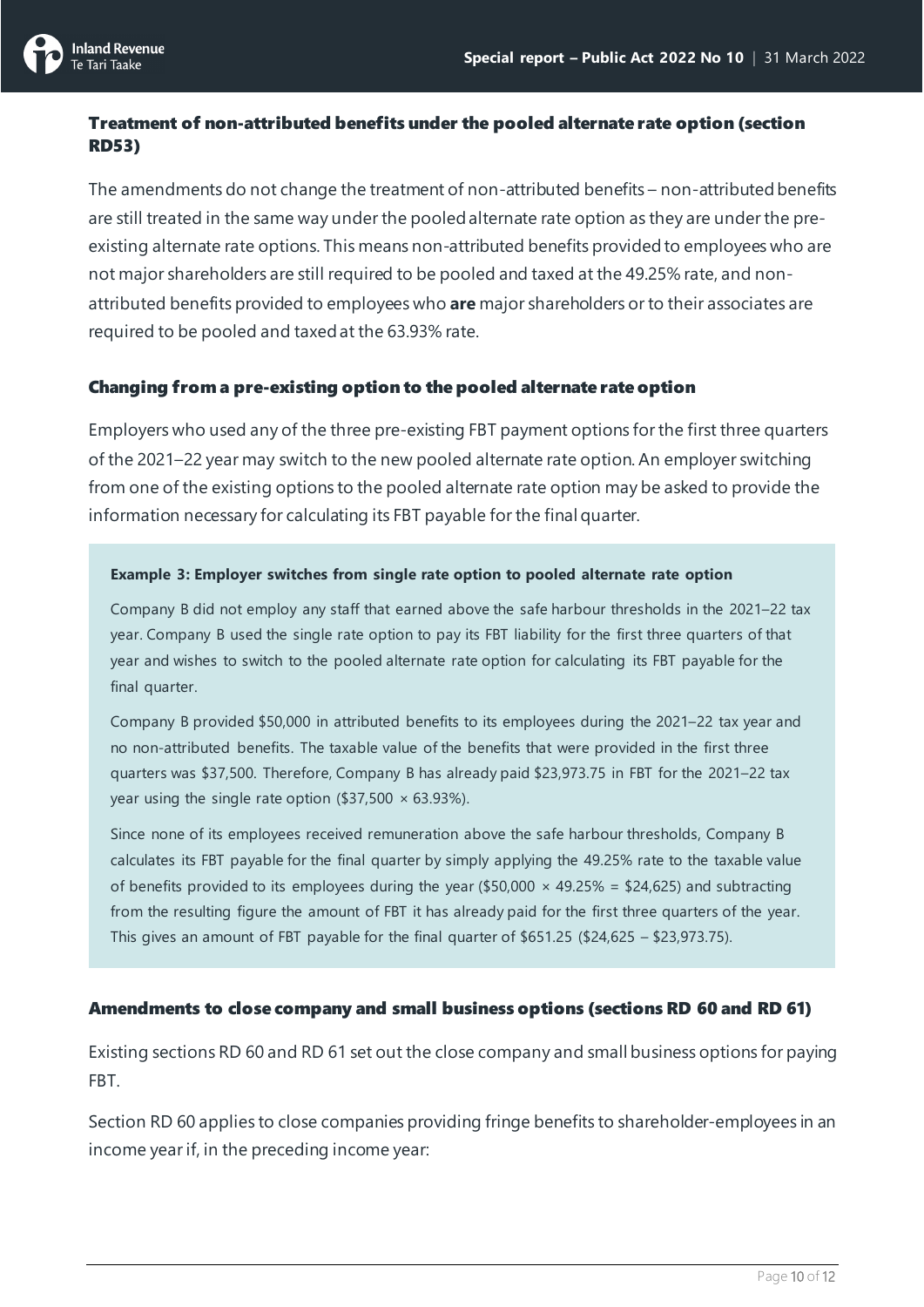

- the gross amounts of tax for both PAYE income payments and employer's superannuation cash contributions withheld were no more than \$1 million
- the only benefit provided was making one or two motor vehicles available to shareholderemployees for their private use, or
- $\blacksquare$  the company did not employ anyone.

The small business option in section RD 61 applies to employers providing fringe benefits to employees who are not shareholder-employees in a tax year if in the preceding tax year, the gross amounts of tax for both PAYE income payments and employer's superannuation cash contributions withheld were no more than \$1 million, or the employer did not employ any employees.

Instead of paying FBT quarterly, employers using the small business option pay their FBT liability on an annual (tax year) basis, while employers using the close company option pay on an income year basis. Under both these options, an employer must either calculate its FBT liability for each individual employee under section RD 50 (and calculate the amount of FBT on non-attributed benefits under section RD 53) or pay FBT on the taxable value of all fringe benefits at 63.93%.

New sections RD 60(3)(b) and RD 61(3)(b) ensure that an employer using the close company option or the small business option can choose to pay FBT at a flat rate of 63.93% only on benefits attributed to those employees receiving remuneration above the safe harbour thresholds (that is, more than \$160,000 in cash pay or more than \$13,400 in attributed benefits), with benefits provided to all other employees taxed at 49.25%. Employers may also choose to pay FBT at the 49.25% rate on benefits attributed to employees who receive less than \$129,681 in all-inclusive pay, even if the employee earns above the safe harbour thresholds.

The words "the total pay of each employee" in each of the sections have been replaced with "their FBT liability". This clarifies that calculating the amount of FBT for each individual employee (which involves calculating each employee's all-inclusive pay) is not required as a practical matter if the employer opts to pay FBT at the flat rates of 63.93% on attributed benefits provided to employees receiving remuneration above the safe harbour thresholds and 49.25% on attributed benefits provided to all other employees (as provided for in new section RD 50(6)).

## When an employer stops employing staff (section RD 63)

Existing section RD 63 applies to an employer who stops employing staff and does not intend to replace them.[1](#page-10-0) Subsection (2) provides that the employer must pay FBT using section RD 59 (the full alternate rate option), treating the quarter of the tax year in which the employment ended as if it were the final quarter. Essentially this means the final quarter wash-up calculation to tax all

<span id="page-10-0"></span><sup>1</sup> However, the section does not apply if the employer continues to provide a fringe benefit to a former employee.